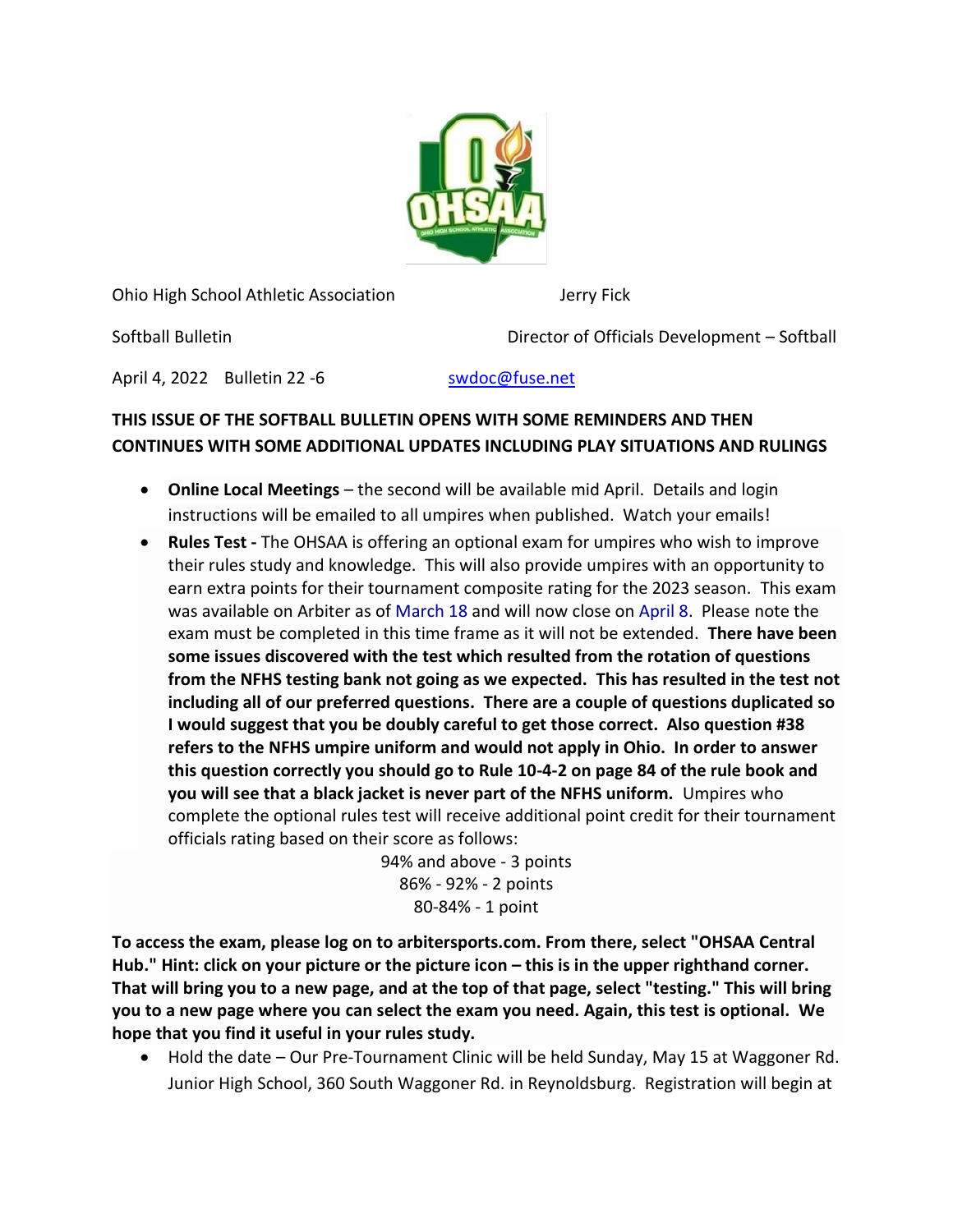noon and the clinic will conclude around 4PM. All OHSAA umpires are welcome. In addition to other information we will highlight the three umpire system used in our Regional and District games.

- The online state meeting is still available. To access, log in to your myOHSAA profile, click the "Rules Meetings" icon in the top right, click "Find a State Meeting" from the left side menu, then select "Softball" from the "Sports" dropdown menu, "Official" from "Meeting Type" dropdown menu, and then click "Search". You may view the online meeting on any device except for a Google Chromebook. A Google Chromebook is a type of laptop computer, entirely different from the popular internet browser Google Chrome. You may view the online meetings using the internet browser Google Chrome. **PLEASE NOTE THIS MEETING MUST BE COMPLETED BY MIDNIGHT ON MARCH 26. AFTER THAT TIME A \$50 PENALTY FEE APPLIES – THIS IS BECAUSE UMPIRES ARE EXPECTED TO COMPLETE THE MEETING PRIOR TO THE START OF THE SEASON. THE FINAL DEADLINE, WITH PENALTY, IS APRIL 25.**
- We have heard from a couple of schools that are having difficulty obtaining softballs due to supply chain issues. Please note that any softball with one of the marks found at Figure 1-4 (page 11) of the NFHS Rule Book may be used. There is no requirement for any OHSAA mark on the softball. The NFHS website includes a total of 41 models from over a dozen manufacturers - <https://nfhs.org/AuthenticatingMark/>
- Update on bat sensors we discussed this in the last bulletin and these items are not permitted under NFHS Rules. There are some bats manufactured and sold with a sensor which is removable. The item that is prohibited is the sensor and the bat can be used when the sensor has been removed. There is a plug that may be inserted to replace the sensor or the bat may be used without either the sensor or plug.
- It seems most questions we receive are about equipment and the latest item is reflective sunglasses. These items are not automatically illegal – don't confuse this with the rule prohibiting a mirror like surface on the batter or catcher's helmets (Rules 1-6-1 and 1-7-1). At the same time if an umpire determines the item to be distracting to others it may not be worn.
- Sticking with equipment questions please remember that a wristband with playcard is considered equipment (not part of the uniform rule) and is permitted as long as it is a single, solid color, and not optic yellow. The pitcher may not wear this on her pitching arm. As the name states a wristband must be worn on the wrist – not on the belt.
- **SITUATION:** R1 on 3B and R2 on 2B. As B3 swings, F2 commits catcher's obstruction. B3 grounds to F6 and R2 is called for interference when she hinders F6 fielding the batted ball. **RULING:** The catcher's obstruction resulted in a delayed dead ball and the interference results in a dead ball. The interference penalty has precedence and R2 is out, R1 returned to third base (unless she scored before the interference) and B3 is